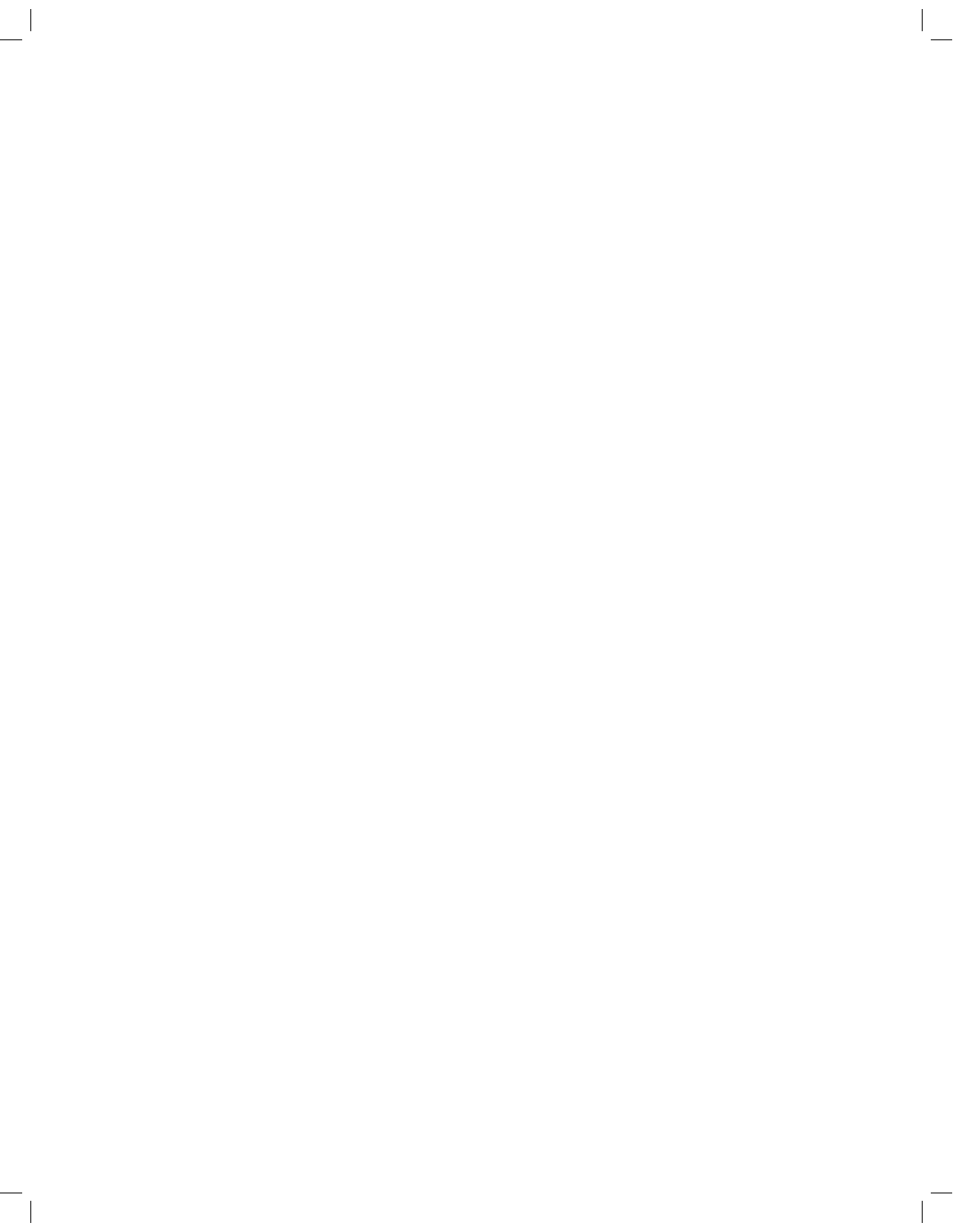#### **CONTENTS**

#### **LIMITED WARRANTY**

 Seller warrants the goods conform to applicable specifications and drawings and will be manufactured and inspected according to generally accepted practices of companies manufacturing industrial or aerospace fasteners. In the event of any breach of the foregoing warranty, Buyer's sole remedy shall be to return defective goods (after receiving authorization from Seller) for replacement or refund of the purchase price, at the Seller's option. Seller agrees to any freight costs in connection with the return of any defective goods, but any costs relating to removal of the defective or nonconforming goods or installation of replacement goods shall be Buyer's responsibility. SELLER'S WARRANTY DOES NOT APPLY WHEN ANY PHYSICAL OR CHEMICAL CHANGE IN THE FORM OF THE PRODUCT IS MADE BY BUYER. THE FOREGOING EXPRESS WARRANTY AND REMEDY ARE EXCLUSIVE AND ARE IN LIEU OF ALL OTHER WARRANTIES AND REMEDIES; ANY IMPLIED WARRANTY AS TO QUALITY, FITNESS FOR PURPOSE, OR MERCHANTABILITY IS HEREBY SPECIFICALLY DISCLAIMED AND EXCLUDED BY SELLER. This warranty is void if seller is not notified in writing of any rejection of the goods within one (1) Year aFter initial use by buyer of any power Riveter or ninety (90) days after initial use of any other product.

Seller shall not be liable under any circumstances for incidental, special or consequential damages arising in whole or in part from any breach by Seller, AND SUCH INCIDENTAL, SPECIAL, OR CONSEQUENTIAL DAMAGES ARE HEREBY EXPRESSLY EXCLUDED.

Our policy is one of continuous development. Specifications shown in this document may be subject to changes introduced after publication.

CHERRY®, CHERRYMAX® and MAXIBOLT® are trademarks of Cherry Aerospace.

#### **NOTE**

The properties, strengths, dimensions, installed characteristics and all other information in this catalog is for guidance only to aid in the correct selection of the products described herein and is not intended or implied as part of the warranty. All applications should be evaluated for functional suitability and available samples of the described parts can be requested for installed tests, suitability and evaluations.

#### **ATTENTION**

Blind rivets are not always a suitable substitute for solid rivets. Maintenance personnel are reminded that AC 43.13-1A chapter 2, section 3, stipulates: "Do not substitute hollow rivets for solid rivets in load carrying members without specific approval of the application by a representative of the Federal Aviation Administration. Blind rivets may be used in blind locations in accordance with the conditions listed in Chapter 5, provided the edge distances and spacings are not less that the minimum listed in paragraph 99d."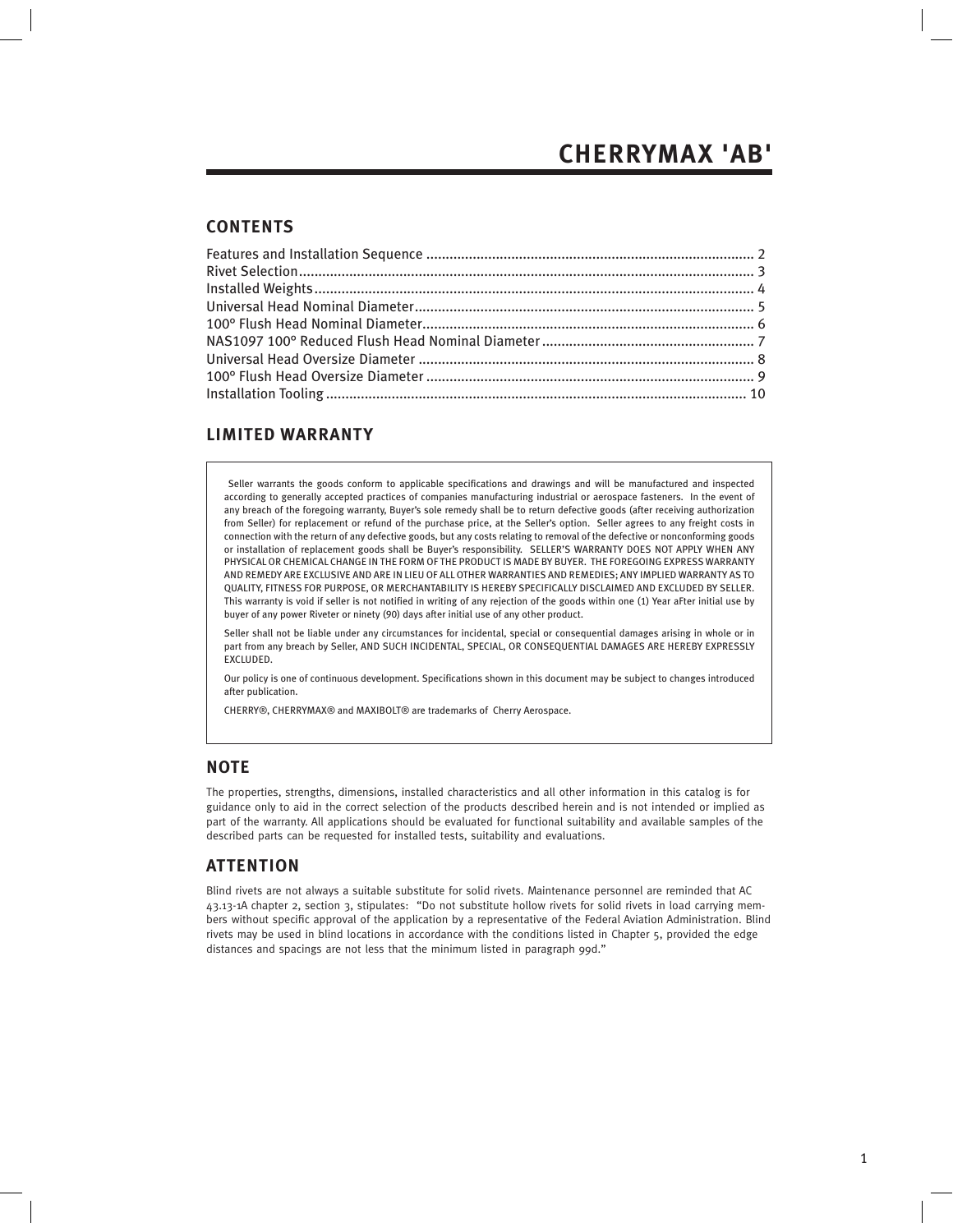### **FEATURES AND INSTALLATION SEQUENCE**

As part of the CherryMAX® family of proven fastener systems, CherryMAX 'AB' Rivets are lock-spindle, flush fracturing, structural rivets exceeding the requirements of procurement specification NAS1400 and NAS1398/1399 standard pages.

CherryMAX® 'AB' Rivets consist of four components assembled as a single unit.

- 1. A fully serrated pulling stem with break notch, locking collar groove and plug section.
- 2. The CherryMAX 'AB'® integral driving anvil insures flush stem breaks and a flush installed collar at all times.
- 3. A fastener sleeve with a locking collar recess to receive the locking collar.
- 4. A deforming locking collar with an extruded flange that provides a permanent mechanical lock to the stem which dramatically improves stem retention, thereby permitting use even in critical inlet areas.





CherryMAX® 'AB' Rivet before installation. A new driving anvil is part of each rivet...eliminating wear and replacement of tool anvils.



As the stem is pulled into the rivet sleeve, the sheets are clamped firmly together, the rivet is securely seated and the rivet sleeve expands to fill the hole.

Stem breaks flush Locking collar formed

Pressure of driving anvil cold forms locking collar into collar recess, locking stem and sleeve together. Continued pulling fractures stem, providing a flush, burr-free installation.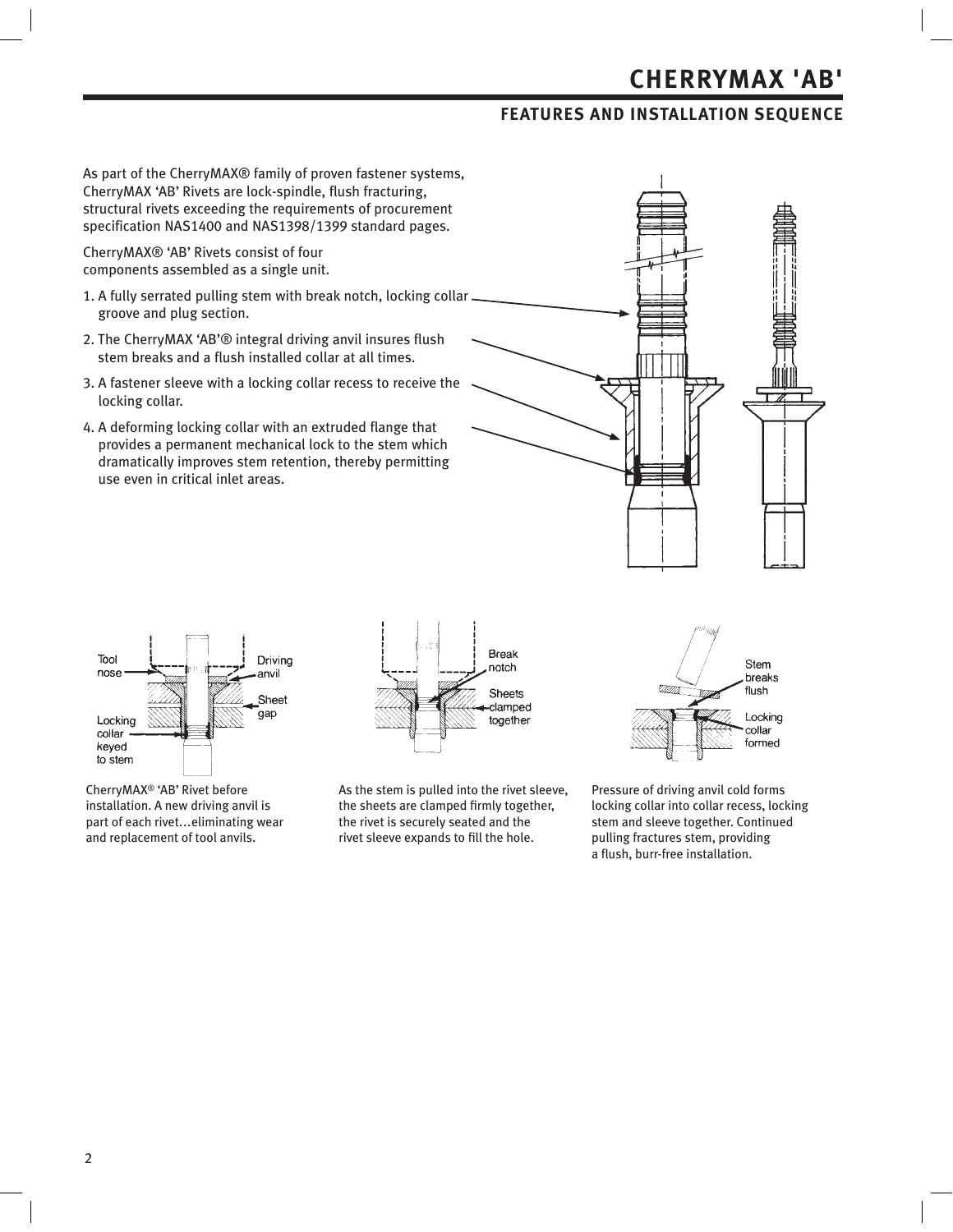#### **RIVET SELECTION**

#### **NUMBERING SYSTEM**



#### **MATERIALS**

|               | <b>Materials</b> |                                |                              |
|---------------|------------------|--------------------------------|------------------------------|
| <b>Sleeve</b> | <b>Stem</b>      | <b>Ultimate Shear Strength</b> | <b>Maximum Temperature 3</b> |
| 2017 Aluminum | 7075 Aluminum    | 38,000 psi                     | $250^{\circ}$ F              |
| Monel         | A-286 CRES       | 55,000 psi                     | 900 $\degree$ F              |
| A286 CRES     | A-286 CRES       | 75,000 psi                     | $1200^\circ$ F               |

#### **STRENGTH**

Minimum ultimate rivet shear and tensile strength (lbs.) per NASM1312 -4 & 8. Test method per NASM1312-4 & -8

|             |                               |      |       | <b>Single Shear</b> |      | <b>Tensile</b> |       |       |      |  |
|-------------|-------------------------------|------|-------|---------------------|------|----------------|-------|-------|------|--|
|             | <b>CherryMAX® 'AB' Rivets</b> | 1/8" | 5/32" | 3/16"               | 1/4" | 1/8"           | 5/32" | 3/16" | 1/4" |  |
| Aluminum    | CR4172<br>CR4173<br>CR417402  | 494  | 755   | 1090                | 1970 | 230            | 375   | 540   | 1000 |  |
| Monel       | CR4522<br>CR4523<br>CR45242   | 710  | 1090  | 1590                | 2840 | 340            | 550   | 780   | 1450 |  |
| <b>CRES</b> | CR4622<br>CR4623              | 970  | 1490  | 2150                | 3890 | 640            | 1000  | 1500  | 2700 |  |
|             | CR46242                       |      |       |                     |      | 375            | 900   | 1350  | 2490 |  |

CR4174 not manufactured in -8 diameter.

2 Not covered by NAS 1400.

Refers to materials' resistance to elevated temperature only.

**NOTES**: Values shown are fastener capabilities only. Consult Mil-Hdbk-5 for joint design allowables.

### **MINIMUM BLIND SIDE MATERIAL DATA**

The wiredrawing type rivet is designed to give the best hole filling of any blind rivet and as such must be limited to applications where the blind side substructure has sufficient bearing strength to withstand the wiredrawing installation loads. When blind side substructure is made up of thin or soft material, then the bulb type rivet would be the recommended rivet selection.

Wiredrawing type rivets are not recommended for double dimple applications.

Listed are the recommended rivet selection material types and minimum thicknesses for use with the wiredrawing type blind rivets.

| <b>Rivet</b>       | <b>Rivet</b>    | <b>Blind Side Material</b> | <b>Blind Side</b> |
|--------------------|-----------------|----------------------------|-------------------|
| <b>Material</b>    | <b>Diameter</b> | Thickness (minimum)        | <b>Material</b>   |
| <b>ALUMINUM</b>    | -4              | .030                       | 2024              |
|                    | $-5$            | .040                       | <b>ALUMINUM</b>   |
|                    | $-6$            | .050                       | 0R                |
|                    | $-8$            | .060                       | <b>STRONGER</b>   |
| <b>MONEL &amp;</b> | $-4$            | .030                       | 7075              |
| <b>A-286 CRES</b>  | $-5$            | .040                       | <b>ALUMINUM</b>   |
|                    | $-6$            | .050                       | 0R                |
|                    | -8              | .060                       | <b>STRONGER</b>   |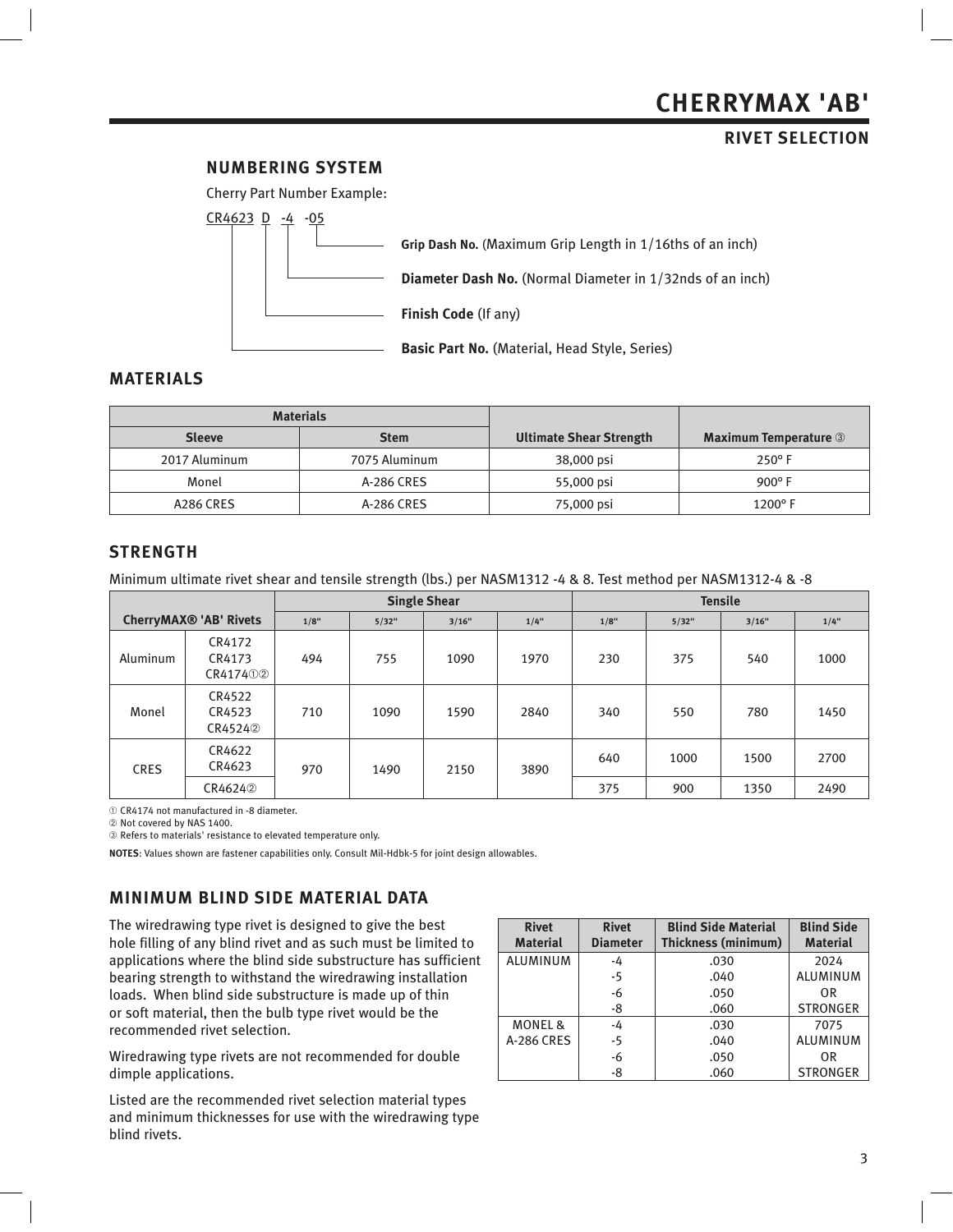## **RIVET SELECTION**

 $\Big\}$ 

| <b>Dash</b>   |                          |                          |                          |                          |                          |                   |                          |                   |                          |
|---------------|--------------------------|--------------------------|--------------------------|--------------------------|--------------------------|-------------------|--------------------------|-------------------|--------------------------|
| <b>Number</b> | <b>CR4172</b>            | CR4173                   | <b>CR4174</b>            | <b>CR4522</b>            | <b>CR4523</b>            | <b>CR4524</b>     | <b>CR4622</b>            | <b>CR4623</b>     | <b>CR4624</b>            |
| $4 - 1$       | .29                      | .43                      | $\overline{\phantom{0}}$ | .95                      | 1.42                     | .84               | .84                      | 1.26              | .74                      |
| $4 - 2$       | .38                      | .52                      |                          | 1.25                     | 1.73                     | 1.14              | 1.10                     | 1.52              | $1.00\,$                 |
| $4 - 3$       | .47                      | .61                      |                          | 1.54                     | 2.02                     | 1.43              | 1.36                     | 1.78              | 1.26                     |
| $4 - 4$       | .56                      | .70                      |                          | 1.84                     | 2.32                     | 1.73              | 1.62                     | 2.04              | 1.52                     |
| $4 - 5$       | .65                      | .80                      |                          | 2.14                     | 2.62                     | 2.03              | 1.89                     | 2.31              | 1.79                     |
| $4 - 6$       | .74                      | .89                      |                          | 2.44                     | 2.91                     | 2.33              | 2.15                     | 2.57              | 2.05                     |
| $4 - 7$       | .82                      |                          |                          | 2.73                     |                          | 2.62              | 2.41                     | $\qquad \qquad -$ | 2.31                     |
| $4 - 8$       | $\equiv$                 | $\equiv$                 |                          | $\overline{\phantom{0}}$ | $\equiv$                 | $\qquad \qquad -$ | $\overline{\phantom{m}}$ | $\equiv$          | $\qquad \qquad -$        |
| $5 - 1$       | $\frac{1}{2}$            | .73                      | $\qquad \qquad -$        | $\equiv$                 | 2.38                     | $\equiv$          | $\equiv$                 | 2.10              | $\equiv$                 |
| $5 - 2$       | .62                      | .87                      | .59                      | 2.03                     | 2.85                     | 1.79              | 1.79                     | 2.51              | 1.58                     |
| $5 - 3$       | .76                      | 1.01                     | .69                      | 2.49                     | 3.30                     | 2.25              | 2.20                     | 2.91              | 1.99                     |
| $5 - 4$       | .90                      | 1.15                     | .83                      | 2.95                     | 3.77                     | 2.71              | 2.60                     | 3.32              | 2.39                     |
| $5 - 5$       | 1.04                     | 1.30                     | .97                      | 3.40                     | 4.23                     | 3.17              | 3.00                     | 3.73              | 2.79                     |
| $5 - 6$       | 1.18                     | 1.44                     | 1.11                     | 3.87                     | 4.69                     | 3.63              | 3.41                     | 4.13              | 3.20                     |
| $5 - 7$       | 1.33                     | 1.58                     | 1.26                     | 4.33                     | 5.15                     | 4.09              | 3.82                     | 4.54              | 3.61                     |
| $5 - 8$       | 1.47                     | 1.72                     | 1.40                     | 4.80                     | 5.62                     | 4.56              | 4.23                     | 4.95              | 4.02                     |
| $5 - 9$       | $\qquad \qquad -$        | $\equiv$                 | 1.54                     | $\overline{\phantom{0}}$ | $\overline{\phantom{0}}$ | 5.02              | 4.64                     | $\qquad \qquad -$ | 4.43                     |
| $5 - 10$      | $\overline{\phantom{0}}$ | $\equiv$                 | 1.68                     | $\overline{\phantom{0}}$ | $\equiv$                 | 5.49              | 5.05                     | $\equiv$          | 4.84                     |
| $6 - 1$       | $-$                      | 1.12                     | $\equiv$                 | $\equiv$                 | 3.68                     | $-$               | $\overline{\phantom{m}}$ | 3.24              | $-$                      |
| $6 - 2$       | .94                      | 1.32                     | .80                      | 3.09                     | 4.32                     | 2.62              | 2.72                     | 3.81              | 2.30                     |
| $6 - 3$       | 1.15                     | 1.53                     | 1.00                     | 3.74                     | 4.98                     | 3.27              | 3.30                     | 4.39              | 2.88                     |
| $6 - 4$       | 1.35                     | 1.72                     | 1.20                     | 4.42                     | 5.62                     | 3.95              | 3.87                     | 4.96              | 3.45                     |
| $6 - 5$       | 1.55                     | 1.92                     | 1.40                     | 5.05                     | 6.29                     | 4.58              | 4.45                     | 5.54              | 4.03                     |
| $6-6$         | 1.75                     | 2.12                     | 1.60                     | 5.71                     | 6.93                     | 5.24              | 5.03                     | 6.11              | 4.61                     |
| $6 - 7$       | 1.95                     | 2.32                     | 1.80                     | 6.38                     | 7.59                     | 5.91              | 5.61                     | 6.69              | 5.19                     |
| $6 - 8$       | 2.15                     | 2.52                     | 2.00                     | 7.02                     | 8.24                     | 6.55              | 6.19                     | 7.27              | 5.77                     |
| $6 - 9$       | 2.35                     | 2.73                     | 2.20                     | 7.66                     | 8.91                     | 7.19              | 6.76                     | 7.85              | 6.34                     |
| $6 - 10$      | 2.55                     | 2.92                     | 2.40                     | 8.32                     | 9.55                     | 7.85              | 7.33                     | 8.42              | 6.91                     |
| $6 - 11$      | 2.74                     | 3.13                     | 2.60                     | 8.96                     | 10.21                    | 8.49              | 7.90                     | 9.00              | 7.48                     |
| $6 - 12$      | 2.95                     | 3.32                     | 2.80                     | 9.61                     | 10.84                    | 9.14              | 8.48                     | 9.56              | 8.06                     |
| $6 - 13$      | $\overline{\phantom{0}}$ | $\overline{\phantom{0}}$ | 3.00                     | $\overline{\phantom{0}}$ | $\overline{\phantom{0}}$ | 9.78              | 9.05                     | $\qquad \qquad -$ | 8.63                     |
| $6 - 14$      |                          |                          | 3.20                     |                          | $\overline{\phantom{0}}$ | 10.43             | 9.62                     |                   | 9.20                     |
| $8 - 1$       | $\equiv$                 | $\overline{\phantom{0}}$ | $\qquad \qquad -$        | $\qquad \qquad -$        | $\equiv$                 |                   | $\overline{\phantom{0}}$ | $\equiv$          | $\overline{\phantom{0}}$ |
| $8 - 2$       | $\frac{1}{2}$            | 3.00                     | $\qquad \qquad -$        |                          | 9.78                     |                   |                          | 8.62              | $\frac{1}{2}$            |
| $8 - 3$       | 2.56                     | 3.35                     | —                        | 8.35                     | 10.95                    | 7.08              | 7.37                     | 9.65              | 6.23                     |
| $8 - 4$       | 2.92                     | 3.72                     | $\overline{\phantom{0}}$ | 9.54                     | 12.13                    | 8.27              | 8.41                     | 10.70             | 7.27                     |
| $8 - 5$       | 3.28                     | 4.07                     | —                        | 10.72                    | 13.27                    | 9.45              | 9.45                     | 11.70             | 8.31                     |
| $8 - 6$       | 3.65                     | 4.45                     |                          | 11.91                    | 14.49                    | 10.64             | 10.49                    | 12.80             | 9.35                     |
| $8 - 7$       | 4.00                     | 4.79                     | $\overline{\phantom{0}}$ | 13.04                    | 15.62                    | 11.83             | 11.53                    | 13.80             | 10.39                    |
| $8 - 8$       | 4.37                     | 5.13                     |                          | 14.29                    | 16.76                    | 13.02             | 12.57                    | 14.80             | 11.43                    |
| $8 - 9$       | 4.72                     | 5.52                     |                          | 15.42                    | 18.02                    | 14.19             | 13.61                    | 15.90             | 12.47                    |
| $8 - 10$      | 5.07                     | 5.87                     |                          | 16.56                    | 19.15                    | 15.36             | 14.65                    | 16.90             | 13.51                    |
| $8 - 11$      | 5.46                     | 6.22                     |                          | 17.80                    | 20.29                    | 16.53             | 15.69                    | 17.90             | 14.55                    |
| $8 - 12$      | 5.80                     | 6.57                     |                          | 18.90                    | 21.42                    | 17.69             | 16.73                    | 18.90             | 15.59                    |
| $8 - 13$      | 6.15                     | 6.95                     |                          | 20.03                    | 22.68                    | 18.85             | 17.77                    | 20.00             | 16.63                    |
| $8 - 14$      | 6.52                     | 7.29                     | $\overline{\phantom{0}}$ | 21.29                    | 23.81                    | 20.02             | 18.81                    | 21.00             | 17.67                    |

## **INSTALLED WEIGHTS** Pounds per 1000 pieces (Ref.)

 $\overline{\phantom{a}}$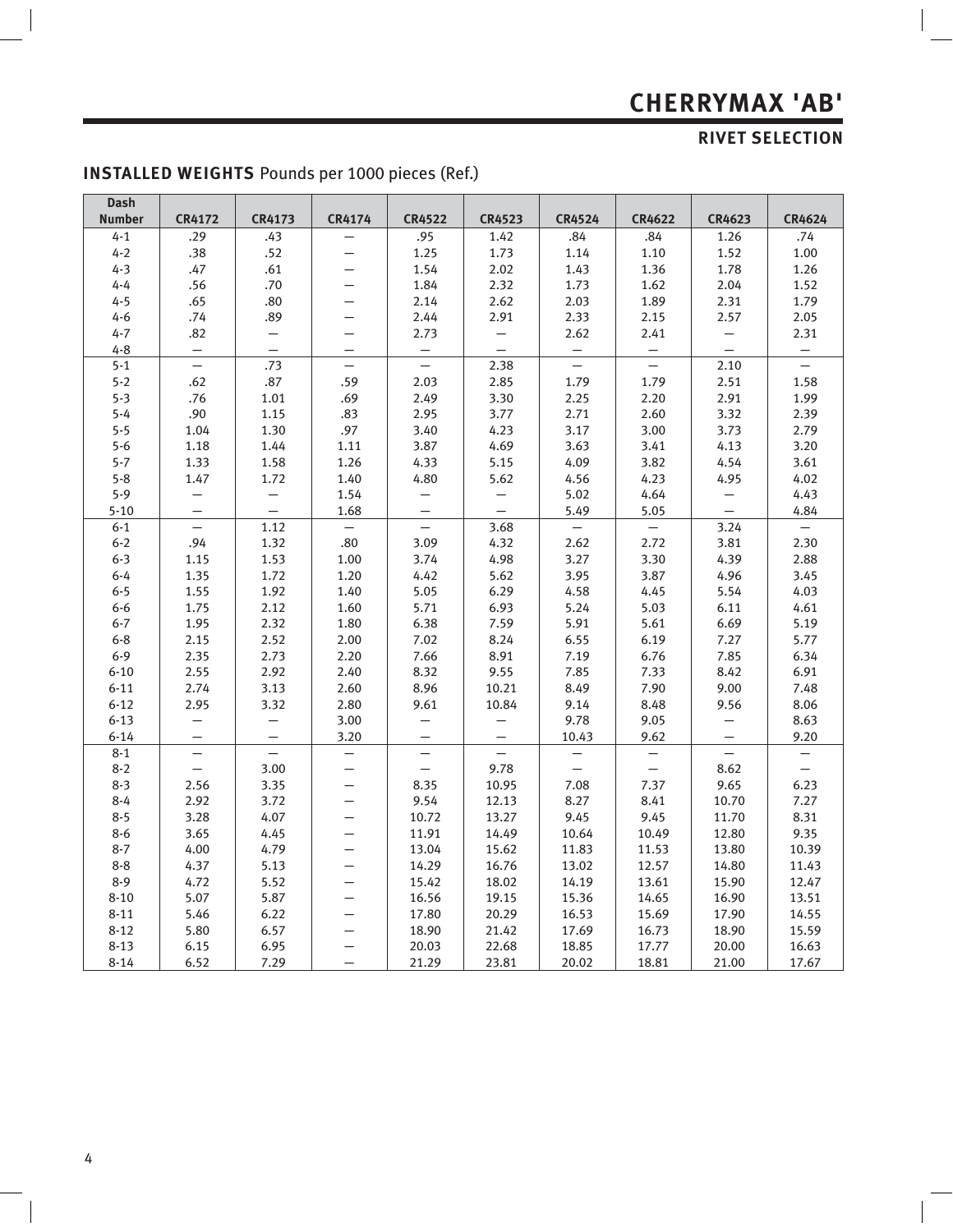## **UNIVERSAL HEAD NOMINAL DIAMETER**





MIN. BLIND CLEARANCE FOR SATISFACTORY INSTALLATION.<br>RIVET HEAD MAY BE ABOVE SHEET BEFORE INSTALLATION.

| Dia.     | Dia.         |      | ∽          | B          | $\infty$     |                    |
|----------|--------------|------|------------|------------|--------------|--------------------|
| Dash No. | $+.003-.001$ | Min  | <b>Max</b> | <b>Ref</b> | <b>Max</b>   | <b>Hole Limits</b> |
| -4       | .125         | .238 | .262       | .054       | $12^{\circ}$ | .129-.132          |
| -5       | .156         | .296 | .328       | .067       | $10^{\circ}$ | $.160 - .164$      |
| -6       | .187         | .356 | .394       | .080       | $8^{\circ}$  | .192-.196          |
| -8       | .250         | .475 | .525       | .107       | $6^{\circ}$  | .256-.261          |

| <b>Grip Limits</b> |      |          |      | 1/8" Diameter |           |          | 5/32" Diameter |            |           | 3/16" Diameter |            |            |     | $1/4$ " diameter |       |      |           |
|--------------------|------|----------|------|---------------|-----------|----------|----------------|------------|-----------|----------------|------------|------------|-----|------------------|-------|------|-----------|
| $1/16$ " Range     |      | Dash     |      | K             | <b>BK</b> | Dash     |                | К          | <b>BK</b> | Dash           |            | К          | BK  | Dash             |       | K    | <b>BK</b> |
| Min.               | Max. | No.      | Max  | Max           | Min       | No.      | <b>Max</b>     | <b>Max</b> | Min       | No.            | <b>Max</b> | <b>Max</b> | Min | No.              | Max   | Max  | Min       |
| $\circled{4}$      | .062 | $4 - 01$ | .198 | .39           | .30       | $5 - 01$ | .201           | .38        | .28       | $6 - 01$       | .225       | .44        | .27 | -                |       |      | -         |
| .063               | .125 | $4 - 02$ | .260 | .51           | .35       | $5 - 02$ | .263           | .49        | .34       | $6 - 02$       | .287       | .55        | .32 | $8 - 02$         | .323  | .57  | .37       |
| .126               | .187 | $4 - 03$ | .323 | .63           | .41       | $5 - 03$ | .326           | .61        | .39       | $6 - 03$       | .350       | .67        | .37 | $8 - 03$         | .385  | .69  | .43       |
| .188               | .250 | $4 - 04$ | .385 | .75           | .46       | $5 - 04$ | .388           | .73        | .45       | $6 - 04$       | .412       | .79        | .43 | $8 - 04$         | .448  | .81  | .48       |
| .251               | .312 | $4 - 05$ | .448 | .87           | .52       | $5 - 05$ | .451           | .85        | .50       | $6 - 05$       | .475       | .91        | .48 | $8 - 05$         | .510  | .93  | .54       |
| .313               | .375 | $4 - 06$ | .510 | .98           | .57       | $5 - 06$ | .513           | .97        | .56       | $6 - 06$       | .537       | 1.03       | .54 | $8 - 06$         | .573  | 1.04 | .60       |
| .376               | .437 | $4 - 07$ | .573 | 1.11          | .63       | $5 - 07$ | .576           | 1.09       | .62       | $6 - 07$       | .600       | 1.15       | .60 | $8 - 07$         | .635  | 1.16 | .65       |
| .438               | .500 | $4 - 08$ | .636 | 1.23          | .69       | $5 - 08$ | .638           | 1.20       | .67       | $6 - 08$       | .662       | 1.27       | .65 | $8 - 08$         | .698  | 1.28 | .71       |
| .501               | .562 | $4 - 09$ | .698 | 1.35          | .75       | $5 - 09$ | .701           | 1.37       | .78       | $6 - 09$       | .725       | 1.44       | .76 | $8 - 09$         | .760  | 1.46 | .82       |
| .563               | .625 | —        | –    | -             | —         | $5 - 10$ | .763           | 1.50       | .84       | $6 - 10$       | .787       | 1.56       | .82 | $8 - 10$         | .823  | 1.58 | .88       |
| .626               | .687 | —        | -    | -             | –         | -        |                |            | -         | $6 - 11$       | .850       | 1.68       | .88 | $8 - 11$         | .885  | 1.70 | .94       |
| .688               | .750 | —        | -    | –             | –         | –        | -              | -          | -         | $6 - 12$       | .912       | 1.81       | .94 | $8 - 12$         | .948  | 1.83 | 1.00      |
| .751               | .812 | –        | -    | –             | –         |          |                |            |           | -              | –          | –          | —   | $8 - 13$         | 1.010 | 1.95 | 1.06      |
| .813               | .875 |          |      | -             |           |          |                |            |           | -              | –          | –          |     | $8 - 14$         | 1.073 | 2.07 | 1.12      |

|                     | <b>NAS</b> |                          | <b>Material</b> <sup>3</sup> |               |                        | <b>Finish</b>        |                      |  |
|---------------------|------------|--------------------------|------------------------------|---------------|------------------------|----------------------|----------------------|--|
|                     | 523        |                          |                              | <b>Lock</b>   |                        |                      |                      |  |
| <b>Rivet Number</b> | Code       | <b>Sleeve</b>            | <b>Stem</b>                  | <b>Collar</b> | <b>Sleeve</b>          | <b>Stem</b>          | <b>Lock Collar</b>   |  |
| CR4173              | <b>ACC</b> | 2017-T4                  | 7075                         |               | MIL-A-8625 OR          | MIL-C-5541           | <b>NONE</b>          |  |
| NAS1398D()AB()      |            | 00-A-430                 | $00 - A - 430$               | 00-A-430      | MIL-C-5541             |                      |                      |  |
| CR4523              | <b>ACR</b> | <b>MONEL</b>             | A-286 CRES                   | <b>MONEL</b>  | <b>NONE</b>            | <b>PASSIVATE PER</b> | <b>NONE</b>          |  |
| NAS1398M()AB()      |            | QQ-N-281                 | AMS 5731 OR 5732             | QQ-N-281      |                        | <b>AMS 2700</b>      |                      |  |
| CR4523P             | <b>ACD</b> | <b>MONEL</b>             | A-286 CRES                   | <b>MONEL</b>  | CAD PLATE QQ-P-416     | <b>PASSIVATE PER</b> | <b>NONE</b>          |  |
| NAS1398MW()AB()     |            | 00-N-281                 | AMS 5731 OR 5732             | 00-N-281      | TYPE II CL2            | <b>AMS 2700</b>      |                      |  |
| CR4623              | <b>ACW</b> | A-286 CRES<br>A-286 CRES |                              | <b>MONEL</b>  | <b>PASSIVATE PER</b>   | <b>PASSIVATE PER</b> | <b>NONE</b>          |  |
| NAS1398C()AB()      |            | AMS 5731 5732 OR 5737    | AMS 5731                     | QQ-N-281      | AMS 2700               | AMS 2700             |                      |  |
| CR4623D             |            | A-286 CRES               | A-286 CRES                   | <b>MONEL</b>  | I.V.D. ALUM. MIL-C-    | <b>PASSIVATE PER</b> | <b>NONE</b>          |  |
|                     |            | AMS 5731 5732 OR 5737    | AMS 5731                     | QQ-N-281      | 83488 CLASS 3. TYPE II | <b>AMS 2700</b>      |                      |  |
| CR4623CW            | AFC        | A-286 CRES               | A-286 CRES                   | <b>MONEL</b>  | CAD PLATE 00-P-        | <b>PASSIVATE PER</b> | <b>NONE</b>          |  |
| NAS1398CW()AB()     |            | AMS 5731 5732 OR 5737    | AMS 5731                     | QQ-N-281      | 416 TYPE II CL2        | AMS 2700             |                      |  |
| <b>CR4623EA</b>     |            | A-286 CRES               | A-286 CRES                   | A-286 CRES    | <b>PASSIVATE PER</b>   | <b>PASSIVATE PER</b> | <b>PASSIVATE PER</b> |  |
|                     |            | AMS 5731 5732 OR 5737    | AMS 5731                     | AMS 5731      | <b>AMS 2700</b>        | AMS 2700             | <b>AMS 2700</b>      |  |

**NOTE:** Do not clean or degrease rivets prior to installation.

Gold colored driving anvil identifies nominal rivets. Head Markings visible after installation. Chemical composition only.

-5-01 .031<br>-6-01 .037  $-6 - 01$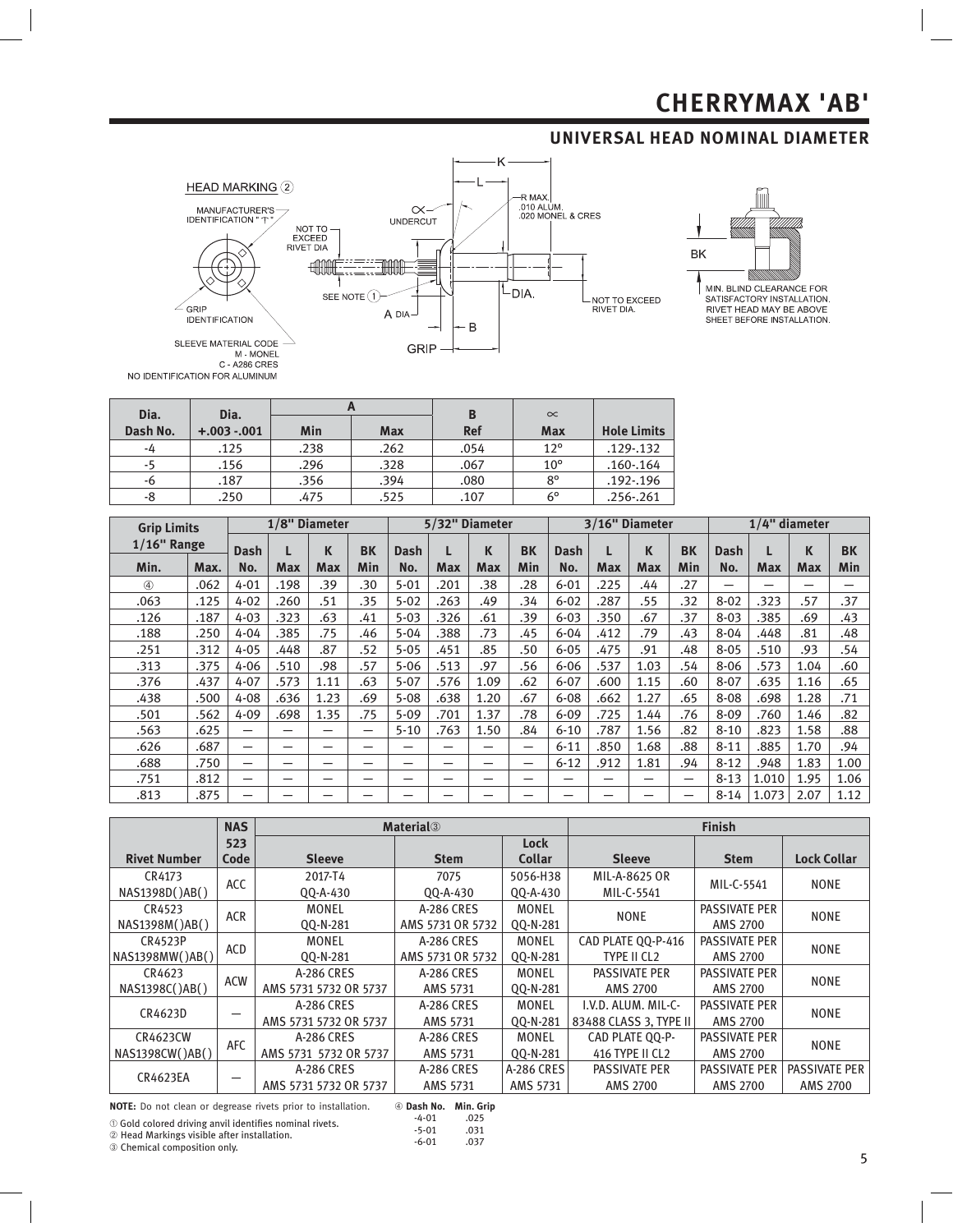## **100° FLUSH HEAD NOMINAL DIAMETER**





**ENVET HEAD MAY BE ABOVE**<br>SHEET BEFORE INSTALLATION.

| Dia. Dash No. | Dia. +.003 -.001 | $A \pm 004$ | <b>B</b> Ref | <b>Hole Limits</b> |
|---------------|------------------|-------------|--------------|--------------------|
| -4            | .125             | .225        | .042         | .129-.132          |
| -5            | .156             | .286        | .055         | .160-.164          |
| -6            | .187             | .353        | .070         | .192-.196          |
| -8            | .250             | .476        | .095         | .256-.261          |

| <b>Grip Limits</b> |      |          |      | 1/8" Diameter |            | 5/32" Diameter |            |      | 3/16" Diameter           |          |            |            | $1/4$ " diameter |          |       |      |           |
|--------------------|------|----------|------|---------------|------------|----------------|------------|------|--------------------------|----------|------------|------------|------------------|----------|-------|------|-----------|
| $1/16$ " Range     |      | Dash     |      | K             | <b>BK</b>  | Dash           |            | K    | <b>BK</b>                | Dash     |            | К          | BK               | Dash     |       | K    | <b>BK</b> |
| Min.               | Max. | No.      | Max  | <b>Max</b>    | <b>Min</b> | No.            | <b>Max</b> | Max  | Min                      | No.      | <b>Max</b> | <b>Max</b> | Min              | No.      | Max   | Max  | Min       |
| $^{\circledA}$     | .125 | $4 - 02$ | .260 | .45           | .30        | $5 - 02$       | .263       | .44  | .28                      | $6 - 02$ | .287       | .48        | .26              |          |       |      |           |
| .126               | .187 | $4 - 03$ | .323 | .57           | .35        | $5 - 03$       | .326       | .56  | .34                      | $6 - 03$ | .350       | .60        | .32              | $8 - 03$ | .385  | .63  | .37       |
| .188               | .250 | $4 - 04$ | .385 | .69           | .41        | $5 - 04$       | .388       | .67  | .39                      | $6 - 04$ | .412       | .72        | .37              | $8 - 04$ | .448  | .75  | .43       |
| .251               | .312 | $4 - 05$ | .448 | .81           | .46        | $5 - 05$       | .451       | .79  | .45                      | $6 - 05$ | .475       | .83        | .43              | $8 - 05$ | .510  | .87  | .48       |
| .313               | .375 | $4 - 06$ | .510 | .93           | .52        | $5 - 06$       | .513       | .91  | .50                      | $6 - 06$ | .537       | .95        | .48              | $8 - 06$ | .573  | .99  | .54       |
| .376               | .437 | $4 - 07$ | .573 | 1.05          | .57        | $5 - 07$       | .576       | 1.03 | .56                      | $6 - 07$ | .600       | 1.07       | .54              | $8 - 07$ | .635  | 1.11 | .60       |
| .438               | .500 |          |      |               | –          | $5 - 08$       | .638       | 1.15 | .62                      | $6 - 08$ | .662       | 1.19       | .60              | $8 - 08$ | .698  | 1.23 | .65       |
| .501               | .562 | -        | -    |               | –          | $5 - 09$       | .701       | 1.27 | .67                      | $6 - 09$ | .725       | 1.31       | .65              | $8 - 09$ | .760  | 1.34 | .71       |
| .563               | .625 | -        | -    | –             | –          | $5 - 10$       | .763       | 1.44 | .78                      | $6 - 10$ | .787       | 1.48       | .76              | $8 - 10$ | .823  | 1.52 | .82       |
| .626               | .687 | -        | -    | –             | -          | –              | -          |      | -                        | $6 - 11$ | .850       | 1.60       | .82              | $8 - 11$ | .885  | 1.64 | .88       |
| .688               | .750 | -        | –    |               | -          | -              | -          |      | —                        | $6 - 12$ | .912       | 1.72       | .88              | $8 - 12$ | .948  | 1.77 | .94       |
| .751               | .812 | -        | -    | –             | -          | –              | -          |      | $\overline{\phantom{0}}$ | $6 - 13$ | .975       | 1.83       | .94              | $8 - 13$ | 1.010 | 1.89 | 1.00      |
| .813               | .875 |          |      |               |            |                |            |      |                          | $6 - 14$ | 1.037      | 1.95       | 1.00             | $8 - 14$ | 1.073 | 2.01 | 1.06      |

|                     | <b>NAS</b> |                       | <b>Material</b> <sup>3</sup> |               |                        | <b>Finish</b>        |                      |  |
|---------------------|------------|-----------------------|------------------------------|---------------|------------------------|----------------------|----------------------|--|
|                     | 523        | <b>Lock</b>           |                              |               |                        |                      |                      |  |
| <b>Rivet Number</b> | Code       | <b>Sleeve</b>         | <b>Stem</b>                  | <b>Collar</b> | <b>Sleeve</b>          | <b>Stem</b>          | <b>Lock Collar</b>   |  |
| CR4172              | ACF        | 2017-T4               | 7075                         | 5056-H38      | MIL-A-8625 OR          | MIL-C-5541           | <b>NONE</b>          |  |
| NAS1399D()AB()      |            | 00-A-430              | QQ-A-430                     | 00-A-430      | MIL-C-5541             |                      |                      |  |
| CR4522              | ACT        | <b>MONEL</b>          | A-286 CRES                   | <b>MONEL</b>  | <b>NONE</b>            | <b>PASSIVATE PER</b> | <b>NONE</b>          |  |
| NAS1399M()AB()      |            | QQ-N-281              | AMS 5731 OR 5732             | QQ-N-281      |                        | <b>AMS 2700</b>      |                      |  |
| CR4522P             | <b>ACK</b> | MONEL                 | A-286 CRES                   | <b>MONEL</b>  | CAD PLATE QQ-P-416     | <b>PASSIVATE PER</b> | <b>NONE</b>          |  |
| NAS1399MW()AB()     |            | 00-N-281              | AMS 5731 OR 5732             | QQ-N-281      | TYPE II CL2            | <b>AMS 2700</b>      |                      |  |
| CR4622              | <b>ACX</b> | A-286 CRES            | A-286 CRES                   | MONEL         | <b>PASSIVATE PER</b>   | <b>PASSIVATE PER</b> | <b>NONE</b>          |  |
| NAS1399C()AB()      |            | AMS 5731 5732 OR 5737 | AMS 5731                     | QQ-N-281      | AMS 2700               | AMS 2700             |                      |  |
| CR4622D             |            | A-286 CRES            | A-286 CRES                   | MONEL         | I.V.D. ALUM. MIL-C-    | <b>PASSIVATE PER</b> | <b>NONE</b>          |  |
|                     |            | AMS 5731 5732 OR 5737 | AMS 5731                     | 00-N-281      | 83488 CLASS 3. TYPE II | <b>AMS 2700</b>      |                      |  |
| <b>CR4622CW</b>     | AFE        | A-286 CRES            | A-286 CRES                   | MONEL         | CAD PLATE 00-P-        | <b>PASSIVATE PER</b> | <b>NONE</b>          |  |
| NAS1399CW()AB()     |            | AMS 5731 5732 OR 5737 | AMS 5731                     | QQ-N-281      | 416 TYPE II CL2        | <b>AMS 2700</b>      |                      |  |
| <b>CR4622EA</b>     |            | A-286 CRES            | A-286 CRES                   | A-286 CRES    | <b>PASSIVATE PER</b>   | <b>PASSIVATE PER</b> | <b>PASSIVATE PER</b> |  |
|                     |            | AMS 5731 5732 OR 5737 | AMS 5731                     | AMS 5731      | AMS 2700               | <b>AMS 2700</b>      | <b>AMS 2700</b>      |  |

**NOTE:** Do not clean or degrease rivets prior to installation.<br>Sizes below heavy line not covered by NAS 1399.

 **Dash No. Min. Grip**

① Gold colored driving anvil identifies nominal rivets.<br>② Head marking visible after installation.<br>③ Chemical composition only. -4-02 .063<br>-5-02 .065 -5-02 .065<br>-6-02 .080  $-6-02$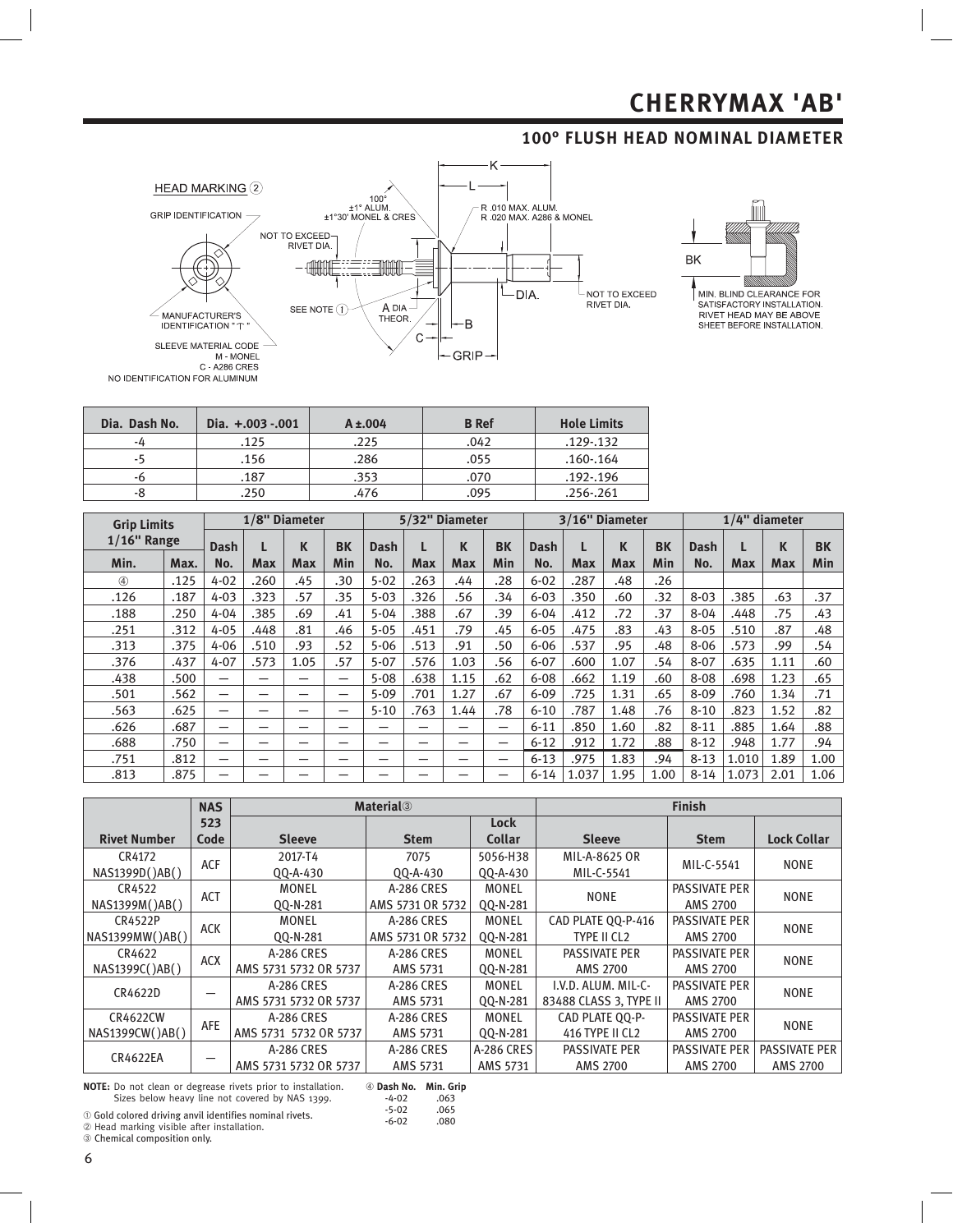### **NAS1097 100° REDUCED FLUSH HEAD NOMINAL DIAMETER**





MIN. BLIND CLEARANCE FOR<br>SATISFACTORY INSTALLATION.<br>RIVET HEAD MAY BE ABOVE SHEET BEFORE INSTALLATION.

| Dia. Dash No. | Dia. +.003 -.001 | $A \pm 004$ | <b>B</b> Ref | <b>Hole Limits</b> |
|---------------|------------------|-------------|--------------|--------------------|
| -4            | .125             | .192        | .028         | .129-.132          |
| -5            | .156             | .243        | .037         | $.160 - .164$      |
| -6            | .187             | .299        | .046         | .192-.196          |
| -8            | 250              | .392        | .060         | $.256 - .261$      |

| <b>Grip Limits</b> |      | 1/8" Diameter |            |            |                          |          | 5/32" Diameter |            |     | 3/16" Diameter |            |            |           | $1/4$ " diameter |            |            |           |
|--------------------|------|---------------|------------|------------|--------------------------|----------|----------------|------------|-----|----------------|------------|------------|-----------|------------------|------------|------------|-----------|
| $1/16$ " Range     |      | Dash          |            | K          | <b>BK</b>                | Dash     |                | К          | BK  | Dash           |            | K          | <b>BK</b> | Dash             |            | К          | <b>BK</b> |
| Min.               | Max. | No.           | <b>Max</b> | <b>Max</b> | Min                      | No.      | Max            | <b>Max</b> | Min | No.            | <b>Max</b> | <b>Max</b> | Min       | No.              | <b>Max</b> | <b>Max</b> | Min       |
| (5)                | .125 | $4 - 02$      | .260       | .45        | .30                      | $5 - 02$ | .263           | .44        | .28 | $6 - 02$       | .287       | .48        | .26       | -                |            |            |           |
| .126               | .187 | $4 - 03$      | .323       | .57        | .35                      | $5 - 03$ | .326           | .56        | .34 | $6 - 03$       | .350       | .60        | .32       | $8 - 03$         | .385       | .63        | .37       |
| .188               | .250 | $4 - 04$      | .385       | .69        | .41                      | $5 - 04$ | .388           | .67        | .39 | $6 - 04$       | .412       | .72        | .37       | $8 - 04$         | .448       | .75        | .43       |
| .251               | .312 | $4 - 05$      | .448       | .81        | .46                      | $5 - 05$ | .451           | .79        | .45 | $6 - 05$       | .475       | .83        | .43       | $8 - 05$         | .510       | .87        | .48       |
| .313               | .375 | $4 - 06$      | .510       | .93        | .52                      | $5 - 06$ | .513           | .91        | .50 | $6 - 06$       | .537       | .95        | .48       | $8 - 06$         | .573       | .99        | .54       |
| .376               | .437 | $4 - 07$      | .573       | 1.05       | .57                      | $5 - 07$ | .576           | 1.03       | .56 | $6 - 07$       | .600       | 1.07       | .54       | $8 - 07$         | .635       | 1.11       | .60       |
| .438               | .500 | —             | –          | –          | $\overline{\phantom{0}}$ | $5 - 08$ | .638           | 1.15       | .62 | $6 - 08$       | .662       | 1.19       | .60       | $8 - 08$         | .698       | 1.23       | .65       |
| .501               | .562 | —             | -          | -          | -                        | $5 - 08$ | .701           | 1.27       | .67 | $6 - 09$       | .725       | 1.31       | .65       | $8 - 09$         | .760       | 1.34       | .71       |
| .563               | .625 | -             | -          | -          | -                        | $5 - 08$ | .763           | 1.44       | .78 | $6 - 10$       | .787       | 1.48       | .76       | $8 - 10$         | .823       | 1.52       | .82       |
| .626               | .687 | —             | -          |            |                          | –        | –              |            | —   | $6 - 11$       | .850       | 1.60       | .82       | $8 - 11$         | .885       | 1.64       | .88       |
| .688               | .750 | —             | -          | –          | –                        | –        | -              | -          | –   | $6 - 12$       | .912       | 1.72       | .88       | $8 - 12$         | .948       | 1.77       | .94       |
| .751               | .812 | —             | -          | –          | –                        | –        | –              | --         | -   | $6 - 13$       | .975       | 1.83       | .94       | $8 - 13$         | 1.010      | 1.89       | 1.00      |
| .813               | .875 | -             |            |            |                          |          |                |            | -   | $6 - 14$       | 1.037      | 1.95       | 1.00      | $8 - 14$         | 1.073      | 2.01       | 1.06      |

|                     | <b>NAS</b> |                       | <b>Material</b> 3 |               |                        | <b>Finish</b>        |                    |  |
|---------------------|------------|-----------------------|-------------------|---------------|------------------------|----------------------|--------------------|--|
| <b>Rivet</b>        | 523        |                       |                   | <b>Lock</b>   |                        |                      |                    |  |
| <b>Number</b>       | Code       | <b>Sleeve</b>         | <b>Stem</b>       | <b>Collar</b> | <b>Sleeve</b>          | <b>Stem</b>          | <b>Lock Collar</b> |  |
|                     |            | 2017-T4               | 7075              | 5056-H38      | MIL-A-8625 OR          | MIL-C-5541           | <b>NONE</b>        |  |
| CR4174 <sup>®</sup> |            | QQ-A-430              | QQ-A-430          | QQ-A-430      | MIL-C-5541             |                      |                    |  |
| CR4524              |            | MONEL                 | A-286 CRES        | MONEL         | <b>NONE</b>            | <b>PASSIVATE PER</b> | <b>NONE</b>        |  |
|                     |            | 00-N-281              | AMS 5731 OR 5732  | QQ-N-281      |                        | AMS 2700             |                    |  |
| CR4524              |            | <b>MONEL</b>          | A-286 CRES        | <b>MONEL</b>  | CAD PLATE QQ-P-416     | <b>PASSIVATE PER</b> | <b>NONE</b>        |  |
|                     |            | 00-N-281              | AMS 5731 OR 5732  | 00-N-281      | TYPE II CL2            | AMS 2700             |                    |  |
| CR4624              |            | A-286 CRES            | A-286 CRES        | <b>MONEL</b>  | <b>PASSIVATE PER</b>   | <b>PASSIVATE PER</b> | <b>NONE</b>        |  |
|                     |            | AMS 5731 5732 OR 5737 | AMS 5731          | 00-N-281      | AMS 2700               | AMS 2700             |                    |  |
| CR4624D             |            | A-286 CRES            | A-286 CRES        | MONEL         | I.V.D. ALUM. MIL-C-    | <b>PASSIVATE PER</b> | <b>NONE</b>        |  |
|                     |            | AMS 5731 5732 OR 5737 | AMS 5731          | QQ-N-281      | 83488 CLASS 3. TYPE II | <b>AMS 2700</b>      |                    |  |
| <b>CR4624CW</b>     |            | A-286 CRES            | A-286 CRES        | MONEL         | CAD PLATE QQ-P-        | <b>PASSIVATE PER</b> | <b>NONE</b>        |  |
|                     |            | AMS 5731 5732 OR 5737 | AMS 5731          | 00-N-281      | 416 TYPE II CL2        | <b>AMS 2700</b>      |                    |  |
| <b>CR4624EA</b>     |            | A-286 CRES            | A-286 CRES        | A-286 CRES    | <b>PASSIVATE PER</b>   | <b>PASSIVATE PER</b> | PASSIVATE PER      |  |
|                     |            | AMS 5731 5732 OR 5737 | AMS 5731          | AMS 5731      | AMS 2700               | <b>AMS 2700</b>      | <b>AMS 2700</b>    |  |

**NOTE:** Do not clean or degrease THET TO THE STERN OF SIG

### **Dash No. Min. Grip**

-4-02 .063 -5-02 .065<br>-6-02 .080  $-6 - 02$ 

① Gold colored driving anvil identifies nominal rivets.<br>② Head marking visible after installation.<br>③ Chemical composition only.

**4** No -8 diameter available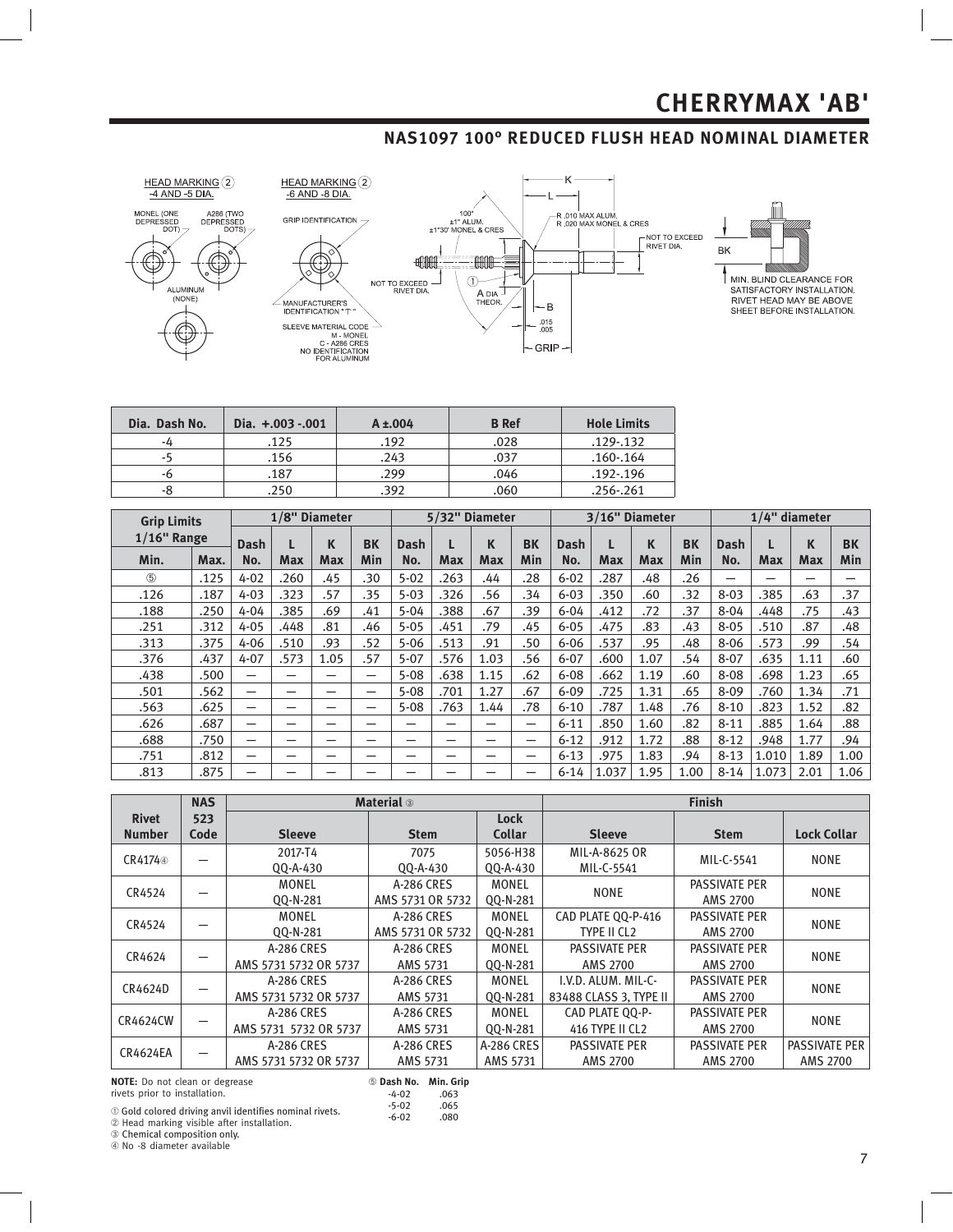### **UNIVERSAL HEAD OVERSIZE DIAMETER**





SATISFACTORY INSTALLATION.<br>RIVET HEAD MAY BE ABOVE<br>SHEET BEFORE INSTALLATION.

| Dia.     | Dia.         |      |            | B          | $\infty$     |                    |
|----------|--------------|------|------------|------------|--------------|--------------------|
| Dash No. | $+.003-.001$ | Min  | <b>Max</b> | <b>Ref</b> | Max          | <b>Hole Limits</b> |
| -4       | .140         | .238 | .262       | .054       | $12^{\circ}$ | .143-.146          |
| -5       | .173         | .296 | .328       | .067       | $10^{\circ}$ | .176-.180          |
| -6       | .201         | .356 | .394       | .060       | $8^{\circ}$  | .205-.209          |

| <b>Grip Limits</b> |                |                          |            | 5/32" Diameter<br>1/8" Diameter |               |             |            | 3/16" Diameter |                          |             |            |            |               |
|--------------------|----------------|--------------------------|------------|---------------------------------|---------------|-------------|------------|----------------|--------------------------|-------------|------------|------------|---------------|
|                    | $1/16$ " Range | <b>Dash</b>              | L          | K                               |               | <b>Dash</b> |            | K              |                          | <b>Dash</b> |            | K          |               |
| Min.               | Max.           | No.                      | <b>Max</b> | <b>Max</b>                      | <b>BK Min</b> | No.         | <b>Max</b> | <b>Max</b>     | <b>BK Min</b>            | No.         | <b>Max</b> | <b>Max</b> | <b>BK Min</b> |
| $\circled{4}$      | .062           | $4 - 01$                 | .198       | .39                             | .30           | $5 - 01$    | .201       | .38            | .28                      | $6 - 01$    | .225       | .44        | .27           |
| .063               | .125           | $4 - 02$                 | .260       | .51                             | .35           | $5 - 02$    | .263       | .49            | .34                      | $6 - 02$    | .287       | .55        | .32           |
| .126               | .187           | $4 - 03$                 | .323       | .63                             | .41           | $5 - 03$    | .326       | .61            | .39                      | $6 - 03$    | .350       | .67        | .37           |
| .188               | .250           | $4 - 04$                 | .385       | .75                             | .46           | $5 - 04$    | .388       | .73            | .45                      | $6 - 04$    | .412       | .79        | .43           |
| .251               | .312           | $4 - 05$                 | .448       | .87                             | .52           | $5 - 05$    | .451       | .85            | .50                      | $6 - 05$    | .475       | .91        | .48           |
| .313               | .375           | $4 - 06$                 | .510       | .98                             | .57           | $5 - 06$    | .513       | .97            | .56                      | $6 - 06$    | .537       | 1.03       | .54           |
| .376               | .437           | $4 - 07$                 | .573       | 1.11                            | .63           | $5 - 07$    | .576       | 1.09           | .62                      | $6 - 07$    | .600       | 1.15       | .60           |
| .438               | .500           | $4 - 08$                 | .636       | 1.23                            | .69           | $5 - 08$    | .638       | 1.20           | .67                      | $6 - 08$    | .662       | 1.27       | .65           |
| .501               | .562           | $4 - 09$                 | .698       | 1.35                            | .75           | $5 - 09$    | .701       | 1.38           | .78                      | $6 - 09$    | .725       | 1.44       | .76           |
| .563               | .625           | –                        |            |                                 | —             | $5 - 10$    | .763       | 1.50           | .84                      | $6 - 10$    | .787       | 1.56       | .82           |
| .626               | .687           | –                        |            |                                 | –             |             |            | –              | $\overline{\phantom{0}}$ | $6 - 11$    | .850       | 1.68       | .88           |
| .688               | .750           | -                        | -          |                                 | -             | -           |            | –              | -                        | $6 - 12$    | .912       | 1.81       | .94           |
| .751               | .812           | $\overline{\phantom{0}}$ |            |                                 | -             | -           |            | —              |                          |             | –          | –          |               |
| .813               | .875           |                          |            |                                 |               |             |            |                |                          |             |            |            |               |

|                 | <b>NAS</b> |                       | <b>Material</b> 3                               |               | <b>Finish</b>          |                      |                    |  |  |
|-----------------|------------|-----------------------|-------------------------------------------------|---------------|------------------------|----------------------|--------------------|--|--|
| <b>Rivet</b>    | 523        |                       |                                                 | Lock          |                        |                      |                    |  |  |
| <b>Number</b>   | Code       | <b>Sleeve</b>         | <b>Stem</b>                                     | <b>Collar</b> | <b>Sleeve</b>          | <b>Stem</b>          | <b>Lock Collar</b> |  |  |
|                 |            | A-286 CRES            | A-286 CRES                                      | <b>MONEL</b>  | <b>PASSIVATE PER</b>   | PASSIVATE PER        | <b>NONE</b>        |  |  |
| CR4653          |            | AMS 5731 5732 OR 5737 | AMS 5731                                        | QQ-N-281      | <b>AMS 2700</b>        | AMS 2700             |                    |  |  |
|                 |            | A-286 CRES            | A-286 CRES                                      | <b>MONEL</b>  | I.V.D. ALUM. MIL-C-    | <b>PASSIVATE PER</b> | <b>NONE</b>        |  |  |
| CR4653D         |            | AMS 5731 5732 OR 5737 | AMS 5731                                        | QQ-N-281      | 83488 CLASS 3. TYPE II | AMS 2700             |                    |  |  |
| CR4653CW        |            | A-286 CRES            | A-286 CRES<br>AMS 5731 5732 OR 5737<br>AMS 5731 |               | CAD PLATE 00-P-416     | <b>PASSIVATE PER</b> | <b>NONE</b>        |  |  |
|                 |            |                       |                                                 |               | TYPE II CL2            | AMS 2700             |                    |  |  |
| <b>CR4653EA</b> |            | A-286 CRES            | A-286 CRES                                      | A-286 CRES    | <b>PASSIVATE PER</b>   | <b>PASSIVATE PER</b> | PASSIVATE PER      |  |  |
|                 | –          | AMS 5731 5732 OR 5737 | AMS 5731                                        | AMS 5731      | AMS 2700               | <b>AMS 2700</b>      | AMS 2700           |  |  |

**NOTE:** Do not clean or degrease



rivets prior to installation.

-4-01 .025<br>-5-01 .031 -5-01 .031<br>-6-01 .037

 $-6 - 01$ 

① Silver colored driving anvil identifies oversize rivets.<br>② Head marking visible after installation.<br>③ Chemical composition only.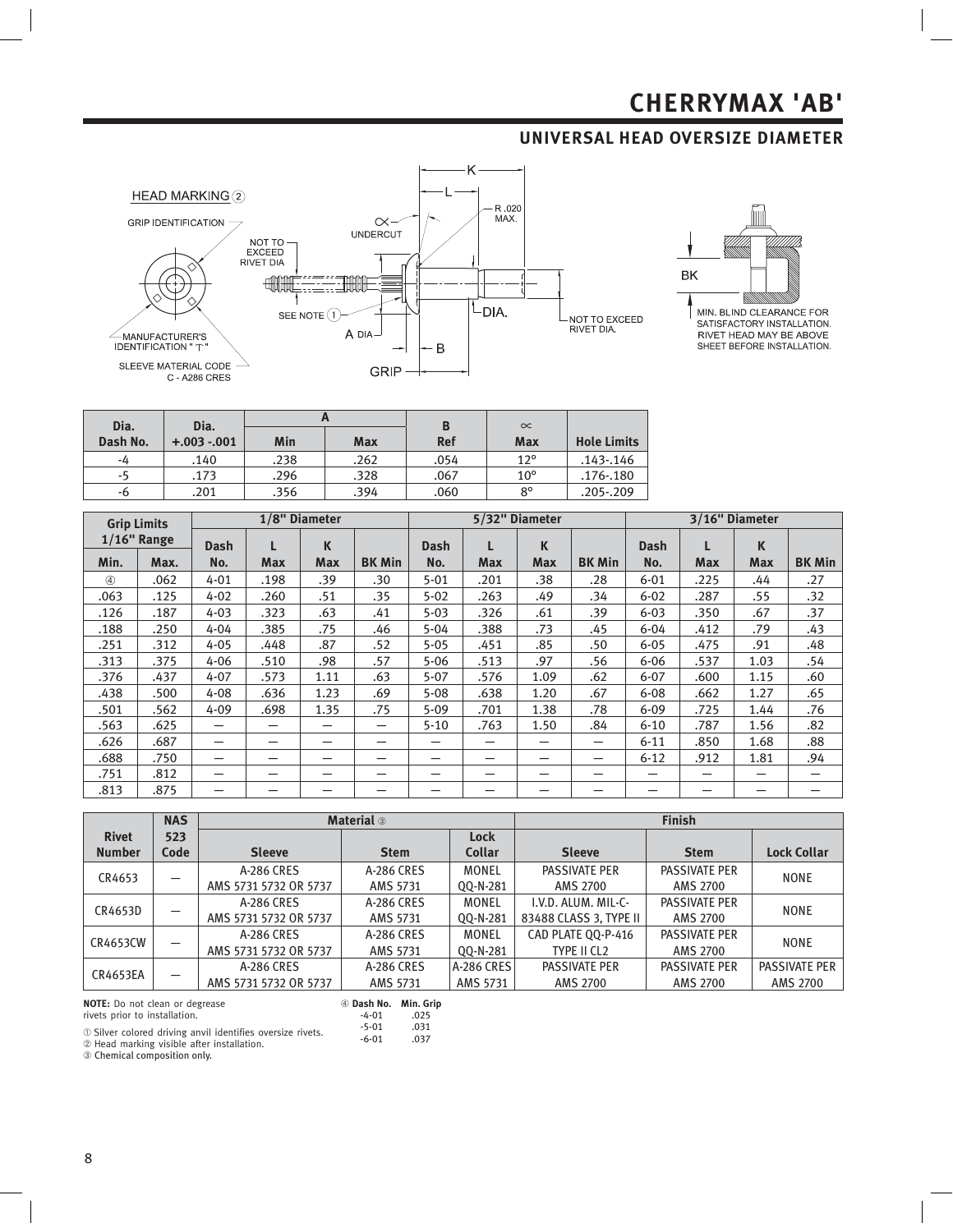### **100° FLUSH HEAD OVERSIZE DIAMETER**





NIN. BLIND CLEARANCE FOR<br>SATISFACTORY INSTALLATION.<br>RIVET HEAD MAY BE ABOVE<br>SHEET BEFORE INSTALLATION.

| Dia.<br>Dash No. | Dia.<br>$+.003-.001$ | ±.004 | D<br><b>Ref</b> | <b>Hole Limits</b> |
|------------------|----------------------|-------|-----------------|--------------------|
| -4               | .140                 | .225  | .035            | $.143 - .146$      |
| -5               | .173                 | .286  | 047.            | .176-.180          |
| -6               | .201                 | .353  | .063            | .205-.209          |

| <b>Grip Limits</b> |                |                          |            | 1/8" Diameter |                          |             |            | 5/32" Diameter |               | 3/16" Diameter |            |            |               |
|--------------------|----------------|--------------------------|------------|---------------|--------------------------|-------------|------------|----------------|---------------|----------------|------------|------------|---------------|
|                    | $1/16$ " Range | <b>Dash</b>              |            | K             |                          | <b>Dash</b> |            | K              |               | Dash           |            | K          |               |
| Min.               | Max.           | No.                      | <b>Max</b> | <b>Max</b>    | <b>BK Min</b>            | No.         | <b>Max</b> | <b>Max</b>     | <b>BK Min</b> | No.            | <b>Max</b> | <b>Max</b> | <b>BK Min</b> |
| $\circled{4}$      | .125           | $4 - 02$                 | .260       | .45           | .30                      | $5 - 02$    | .263       | .44            | .28           | $6 - 02$       | .287       | .48        | .26           |
| .126               | .187           | $4 - 03$                 | .323       | .57           | .35                      | $5 - 03$    | .326       | .56            | .34           | $6 - 03$       | .350       | .60        | .32           |
| .188               | .250           | $4 - 04$                 | .385       | .69           | .41                      | $5 - 04$    | .388       | .67            | .39           | $6 - 04$       | .412       | .72        | .37           |
| .251               | .312           | $4 - 05$                 | .448       | .81           | .46                      | $5 - 05$    | .451       | .79            | .45           | $6 - 05$       | .475       | .83        | .43           |
| .313               | .375           | $4 - 06$                 | .510       | .93           | .52                      | $5 - 06$    | .513       | .91            | .50           | $6 - 06$       | .537       | .95        | .48           |
| .376               | .437           | $4 - 07$                 | .573       | 1.05          | .57                      | $5 - 07$    | .576       | 1.03           | .56           | $6 - 07$       | .600       | 1.07       | .54           |
| .438               | .500           | -                        |            |               | $\overline{\phantom{m}}$ | $5 - 08$    | .638       | 1.15           | .62           | $6 - 08$       | .662       | 1.19       | .60           |
| .501               | .562           | $\overline{\phantom{0}}$ |            |               | —                        | $5 - 09$    | .701       | 1.27           | .67           | $6 - 09$       | .725       | 1.31       | .65           |
| .563               | .625           | —                        |            |               | —                        | $5 - 10$    | .763       | 1.44           | .78           | $6 - 10$       | .787       | 1.48       | .76           |
| .626               | .687           | —                        |            |               | –                        |             |            | –              |               | $6 - 11$       | .850       | 1.60       | .82           |
| .688               | .750           | $\overline{\phantom{0}}$ | -          | –             | —                        | -           | -          |                |               | $6 - 12$       | .912       | 1.72       | .88           |
| .751               | .812           | $\overline{\phantom{0}}$ |            | –             | —                        |             |            | —              | -             | $6 - 13$       | .975       | 1.83       | .94           |
| .813               | .875           | —                        |            |               |                          |             |            |                |               | $6 - 14$       | 1.037      | 1.95       | 1.00          |

|                     | <b>NAS</b> |                                     | <b>Material</b> 3      |                               | <b>Finish</b>                                 |                                     |                                            |  |  |
|---------------------|------------|-------------------------------------|------------------------|-------------------------------|-----------------------------------------------|-------------------------------------|--------------------------------------------|--|--|
|                     | 523        |                                     |                        | <b>Lock</b>                   |                                               |                                     |                                            |  |  |
| <b>Rivet Number</b> | Code       | <b>Sleeve</b>                       | <b>Stem</b>            | <b>Collar</b>                 | <b>Sleeve</b>                                 | <b>Stem</b>                         | <b>Lock Collar</b>                         |  |  |
| CR4652              |            | A-286 CRES<br>AMS 5731 5732 OR 5737 | A-286 CRES<br>AMS 5731 | MONEL<br>00-N-281             | <b>PASSIVATE PER</b><br><b>AMS 2700</b>       | <b>PASSIVATE</b><br>PER AMS<br>2700 | <b>NONE</b>                                |  |  |
| CR4652D             |            | A-286 CRES<br>AMS 5731 5732 OR 5737 | A-286 CRES<br>AMS 5731 | MONEL<br>00-N-281             | I.V.D. ALUM. MIL-C-<br>83488 CLASS 3. TYPE II | <b>PASSIVATE</b><br>PER AMS<br>2700 | <b>NONE</b>                                |  |  |
| <b>CR4652CW</b>     |            | A-286 CRES<br>AMS 5731 5732 OR 5737 | A-286 CRES<br>AMS 5731 | <b>MONEL</b><br>00-N-281      | CAD PLATE 00-P-416<br>TYPE II CL2             | <b>PASSIVATE</b><br>PER AMS<br>2700 | <b>NONE</b>                                |  |  |
| <b>CR4652EA</b>     |            | A-286 CRES<br>AMS 5731 5732 OR 5737 | A-286 CRES<br>AMS 5731 | <b>A-286 CRES</b><br>AMS 5731 | <b>PASSIVATE PER</b><br>AMS 2700              | <b>PASSIVATE</b><br>PER AMS<br>2700 | <b>PASSIVATE</b><br><b>PER AMS</b><br>2700 |  |  |

NOTE: Do not clean or degrease rivets prior to installation.

① Silver colored driving anvil identifies oversize rivets.<br>② Head marking visible after installation.

 **Dash No. Min. Grip** -4-02 .063 -5-02 .065  $-6 - 02$ 

 $\circledcirc$  Chemical composition only.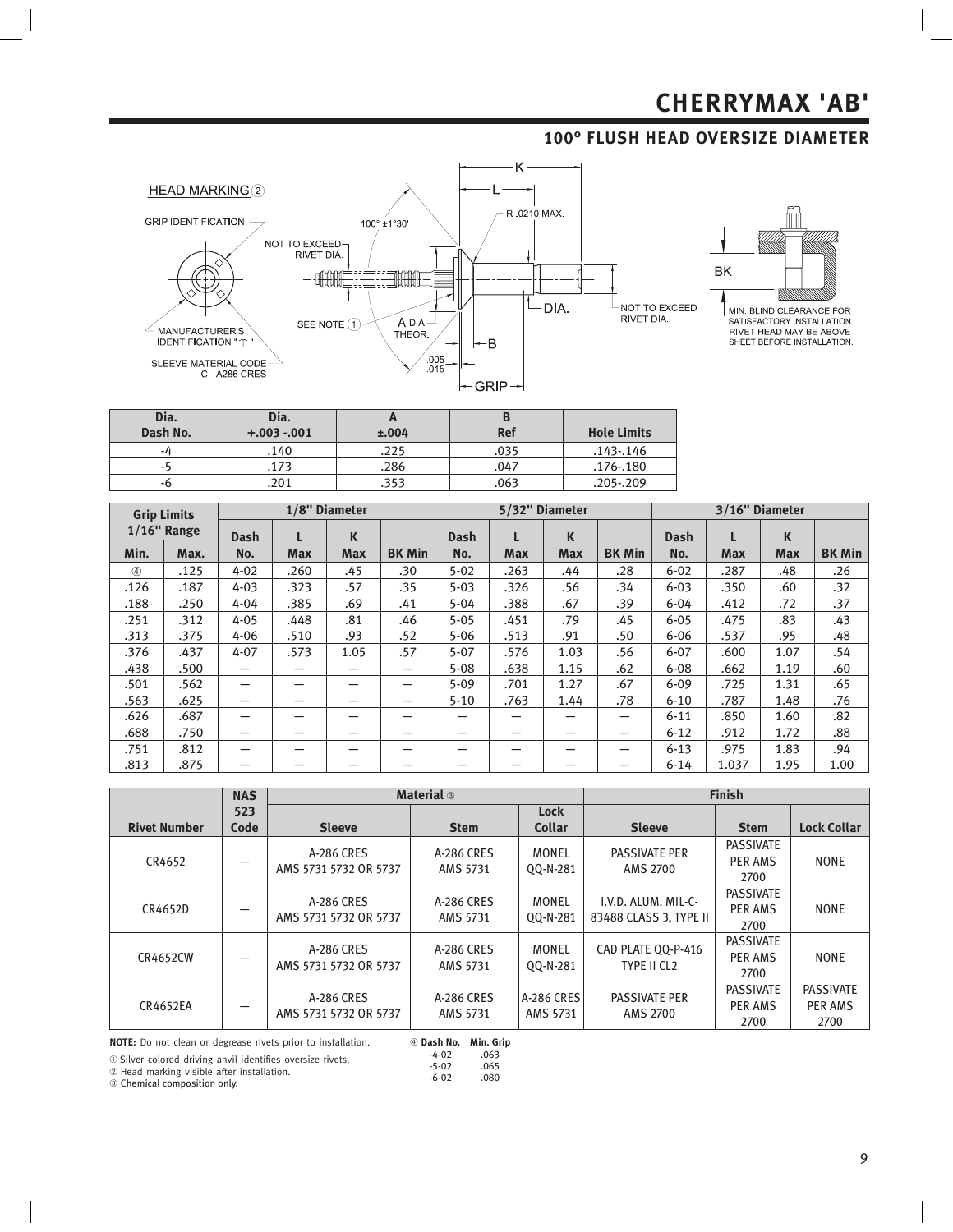### **INSTALLATION TOOLING**

#### **TOOL SELECTION CHART**

The tooling and pulling head combinations shown in the chart below will install the diameter rivets indicated by the shaded areas, except where noted.

|                     |                             |                            | <b>Nominal And Oversize Diameter</b> |      |      |               |  |  |  |
|---------------------|-----------------------------|----------------------------|--------------------------------------|------|------|---------------|--|--|--|
| <b>Type of Tool</b> | <b>Cherry Riveter Model</b> | <b>Pulling Head Number</b> | $\mathbf{-4}$                        | $-5$ | $-6$ | $\textbf{-8}$ |  |  |  |
|                     | G27                         |                            | (4)                                  |      |      |               |  |  |  |
| Hand                | G750A                       | INCLUDED                   |                                      |      | (1)  |               |  |  |  |
|                     |                             | H9055-6 (5)                |                                      |      |      |               |  |  |  |
|                     |                             | H701B-456 (3)              |                                      |      | (1)  |               |  |  |  |
|                     |                             | H753A-456 (3)              |                                      |      | (1)  |               |  |  |  |
|                     |                             | H781-456 (3)               |                                      |      | (1)  |               |  |  |  |
|                     | G83<br>G84                  | H782 (3)(6)                |                                      |      | (1)  |               |  |  |  |
|                     |                             | H955-6 (3)                 |                                      |      |      |               |  |  |  |
|                     |                             | H84A-8                     |                                      |      |      | $(7)$         |  |  |  |
|                     |                             | <b>H84-8CLA</b>            |                                      |      |      |               |  |  |  |
|                     | G700 (8)                    | H680B200A                  |                                      |      |      |               |  |  |  |
|                     |                             | H9055-6 (2)                |                                      |      |      |               |  |  |  |
|                     |                             | H701B-456                  |                                      |      | (1)  |               |  |  |  |
|                     | G704B                       | H753A-456                  |                                      |      | (1)  |               |  |  |  |
|                     | G704B-40SH                  | H781-456                   |                                      |      | (1)  |               |  |  |  |
|                     | G704B-SR                    | H782 (6)                   |                                      |      | (1)  |               |  |  |  |
|                     |                             | H955-6                     |                                      |      |      |               |  |  |  |
| Power               |                             | H846A-456                  |                                      |      | (1)  |               |  |  |  |
|                     | G744(8)<br>G744-85SH (8)    | H955-6 (9)                 |                                      |      |      |               |  |  |  |
|                     |                             | H744A-8                    |                                      |      |      | (7)           |  |  |  |
|                     |                             | H701B-456                  |                                      |      | (1)  |               |  |  |  |
|                     |                             | H753A-456                  |                                      |      | (1)  |               |  |  |  |
|                     | G746A                       | H781-456                   |                                      |      | (1)  |               |  |  |  |
|                     |                             | H782 (6)                   |                                      |      | (1)  |               |  |  |  |
|                     |                             | H955-6                     |                                      |      |      |               |  |  |  |
|                     |                             | H701B-456                  |                                      |      | (1)  |               |  |  |  |
|                     |                             | H753A-456                  |                                      |      | (1)  |               |  |  |  |
|                     | G747                        | H781-456                   |                                      |      | (1)  |               |  |  |  |
|                     |                             | H782 (6)                   |                                      |      | (1)  |               |  |  |  |
|                     |                             | H955-6                     |                                      |      |      |               |  |  |  |
|                     | G784                        | H680B200A                  |                                      |      | (1)  |               |  |  |  |
|                     |                             | H9055-6 (2)                |                                      |      |      |               |  |  |  |

**NOTES:** G83, G704B and G747 power tools will install grip lengths up to a -04 grip with one stroke of the tool, and longer grips with 2 strokes of the tool.

All other power tools will pull all grip lengths with one stroke of the tool.

(1) Will not pull 3/16" all-aluminum product. Pulls Monel and A286 materials only. Use H955-6 or H9055-6 with adapters as required.

(2) Requires use of 680B46 adapter.

(3) Requires use of 744-300 adapter.

(4) Select 728A9-104 nose piece (sold separately) for all-aluminum fasteners.

(5) Requires use of 750A-117 adapter. (6) For 3/16" all-aluminum product, use 782-6AL nose piece (sold separately). (7) Does not install 1/4" all-aluminum products.

(8) Tool is non-standard.

(9) Requires use of 744A20 adaptor.

For more information regarding tooling combinations, please contact Technical Services, Cherry Aerospace, Santa Ana, CA 714-850-6022.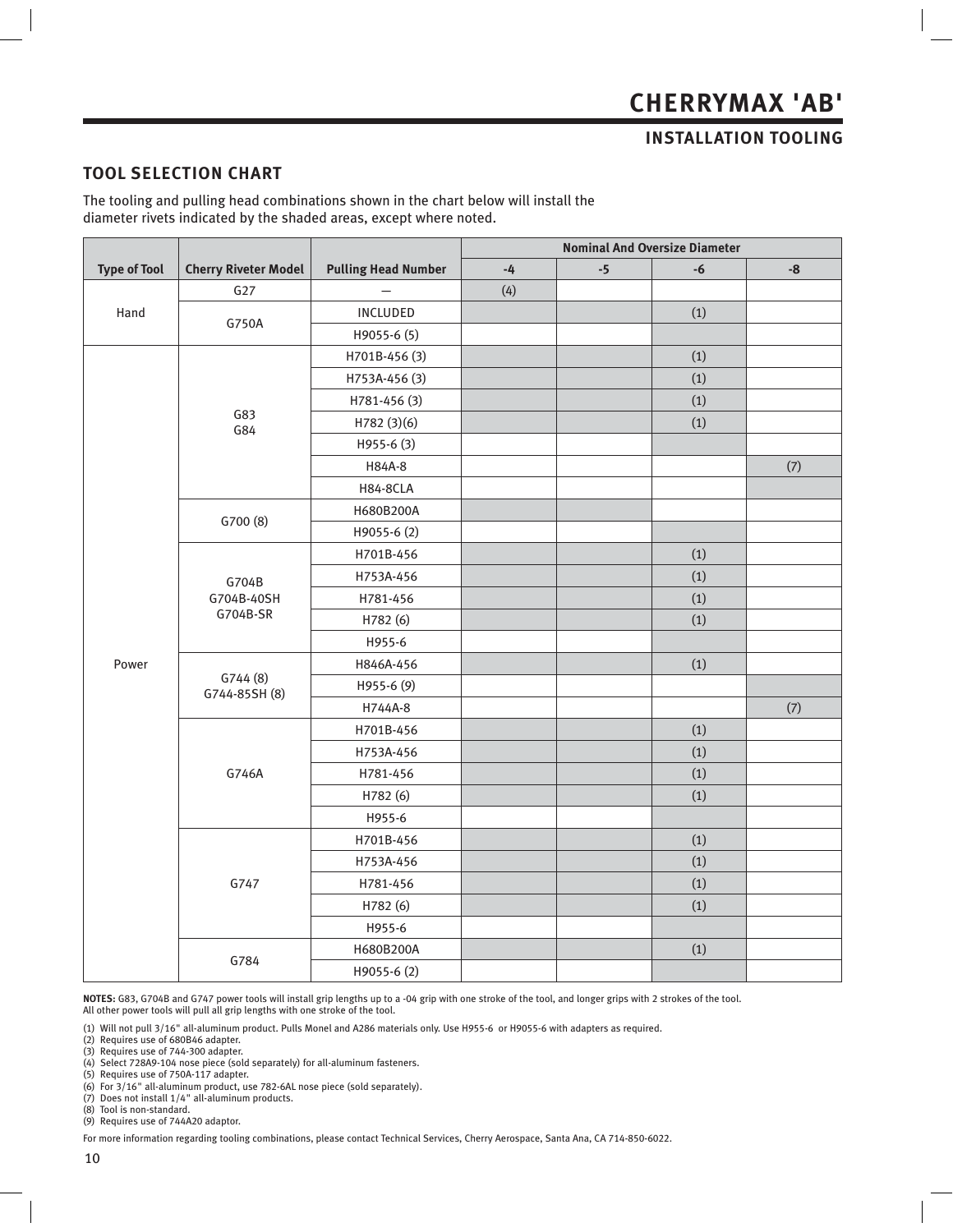### **INSTALLATION TOOLING**

#### **G746A POWER RIVETER**

#### **National Stock Number 5130-01-338-3403**

The Cherry G746A is a pneumatic/hydraulic tool designed for the efficient installation of CherryMax "AB" code rivets for -4, -5, and -6 diameter rivets. It weighs 4 lbs. and can be operated in any position with one hand. It has a .875 inch rivet setting stroke and a rated pull load of 1850 pounds on 90 psi air pressure at the air inlet. The G746A consumes approximately 3.9 cubic feet of air at 20 cycles per minute and its maximum noise level under load does not exceed 85 db(A).

Pulling heads are not furnished with this riveter and must be ordered separately. The G746A with the H701B-456 (straight), H781-456 (offset), H782 offset, and H753A-456 (right angle) pulling heads can install CherryMAX "AB" blind rivets in -4 and -5 diameters in all materials, and -6 diameter in monel and A-286 materials. For -6 diameter aluminum rivets use H955-6 pulling head.





**H955-6 STRAIGHT PULLING HEAD** for Aluminum -6 dia. rivets NSN 5130-01-411-2599



**H701B-456 STRAIGHT** NSN 5130-01-393-2927



**H781-456 OFFSET** NSN 5130-01-393-2925 Military Part Number M85188S3



**H753A-456 RIGHT ANGLE** NSN 5130-01-393-2926 Military Part Number M85188S2



**H782 OFFSET**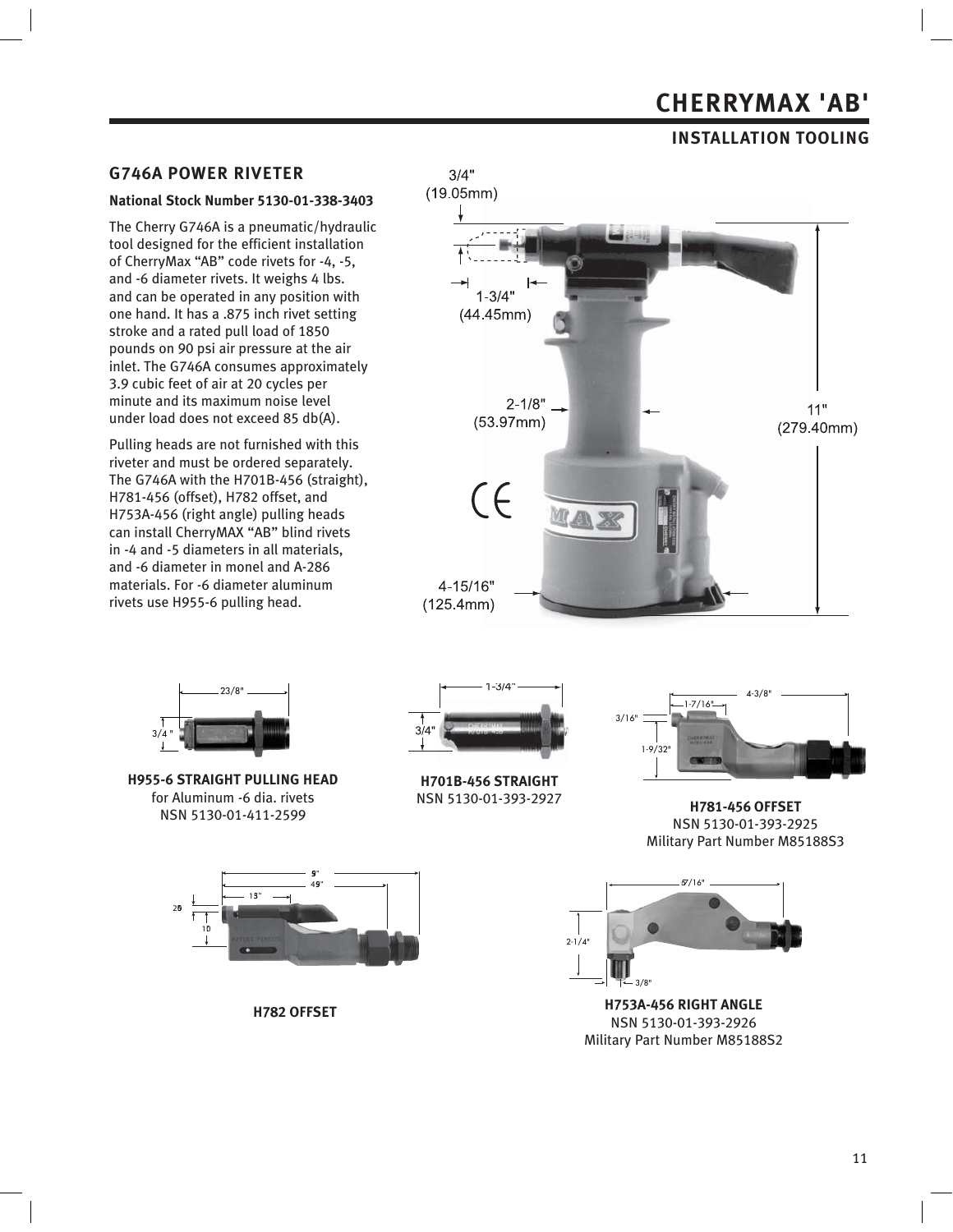### **INSTALLATION TOOLING**

#### **G750A HAND RIVETER**

#### **National Stock Number 5120-01-432-9361**

The Cherry G750A hand hydraulic riveting tool provides the versatility of a pneumatic-hydraulic riveter but with the lightweight, high pull strength ratio desirability not found in other hand riveters. The Cherry G750A has a unique 2-stage hydraulic power cylinder that provides the user with the ease of pulling the handle without the strain normally endured to install a high strength fastener. This patentable 2-stage power feature allows the user to squeeze the handle through the increase power requirement, without feeling the need to squeeze harder to install the fastener. The Cherry G750A hand riveter can install a variety of blind fastener styles, diameters, head configurations, and material combinations.

The G750A with the standard pulling head (included) can install CherryMAX "AB" blind rivets in -4 and -5 diameters in all materials, and -6 diameter in monel and A-286 materials.

For -6 diameter aluminum rivets use H9055-6 pulling head with 750A-117 adapter (sold separately).